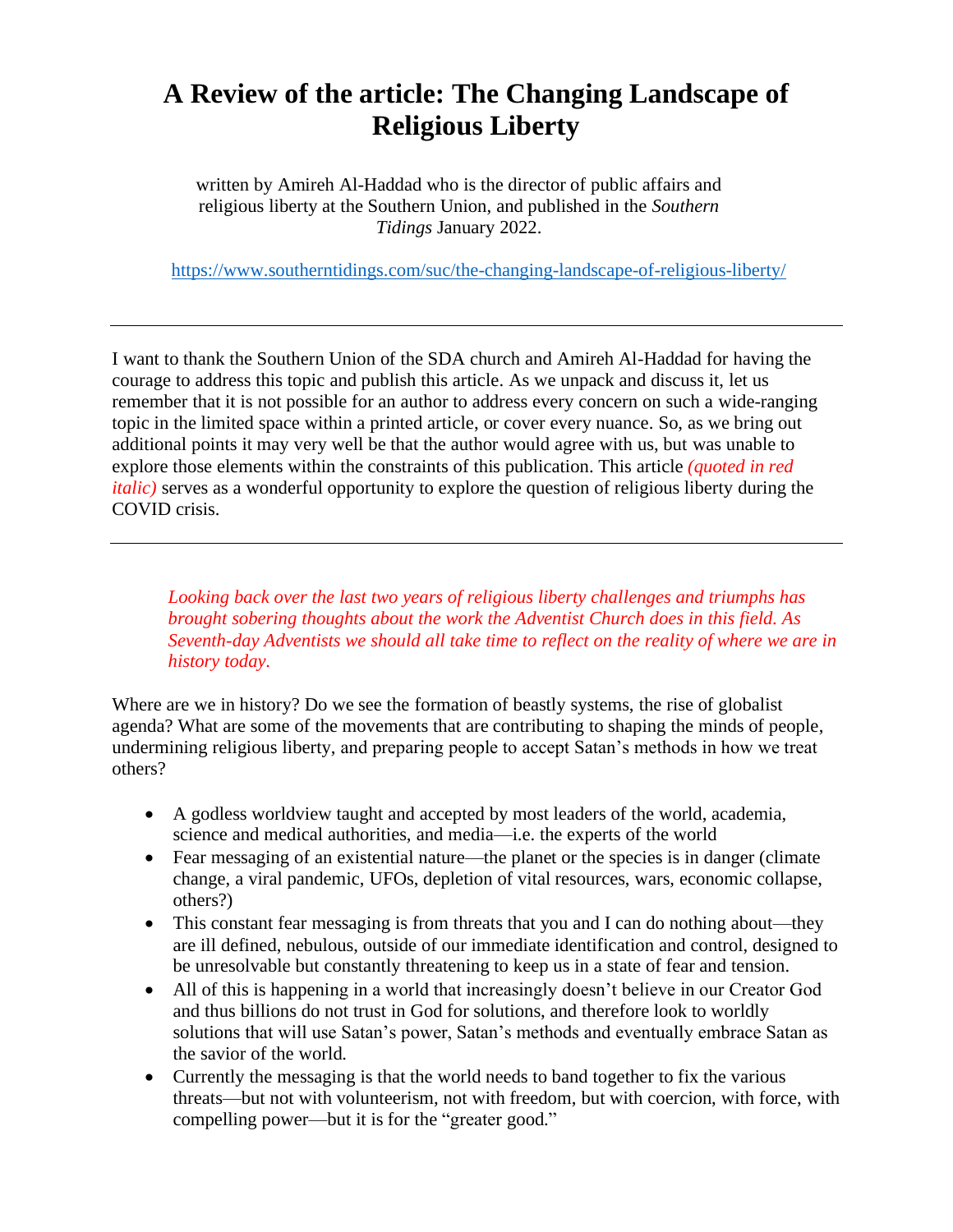• Have you seen the church looking beyond COVID to the larger issues in the great controversy and exposing how COVID is being exploited to advance policies and practices that undermine religious liberty? I haven't seen the church actively identifying the underlying methods and actions of Satan that are conditioning the minds of people to go along with the Satanic deception. In fact, during COVID I have seen many in the church who seem to embrace the philosophy of "the greater good" and that saving temporal life justifies supporting the state in using coercive methods.

*In my early years of religious liberty work, I learned the importance of keeping the scales balanced when it comes to both the separation of church and state and the free exercise of religious liberty. One reason we as Seventh-day Adventists have valued religious freedom is because we recognize how quickly it can become unbalanced. To put it plainly, our right to religious liberty is not an absolute. The Constitution does not guarantee that, no matter what our religious beliefs may be, they will be allowed. Additionally, religious liberty does not operate in a vacuum. All these issues have been brought into focus during the pandemic.*

What do you hear from this paragraph? I think the author's point would have been more clearly made with the addition of three words: "to be practiced." "*The Constitution does not guarantee that, no matter what our religious beliefs may be, they will be allowed.. to be practiced."* All beliefs are allowed because humans cannot control the beliefs of another, but not all beliefs are allowed to be practiced. Unless the author truly did mean that the Constitution is about policing thoughts of people—there are forces at work in our society today who are interested in making certain beliefs illegal, in punishing people for holding to and expressing beliefs different than their own. [In Finland this week a member of parliament and a Lutheran Bishop](https://www.foxnews.com/media/lawmaker-trial-europe-religion-free-speech-cautionary-tale) are being prosecuted for "ethnic agitation" for preaching the Biblical view on marriage is one man and one woman. I hope the author was not endorsing that concept, but did mean "to be practiced."

So it is quite true that the U.S. Constitution does not guarantee that, no matter our religious beliefs, we will be free to practice them. Pagan beliefs with ritual child sacrifice or cannibalism would not be permitted.

But another key was left out that would have been very helpful for us to discern the line between the church and the state and that is: The differentiation between God's law and man's law. Does God give us the freedom to not only believe but to *practice* our religious beliefs any way we want—and then suffer the consequences of what failure to worship Him, failure to harmonize with His design law causes?

- They followed worthless idols and became worthless themselves. (Je 2:5).
- Romans 1:18-34 rejecting the truth about God and worshipping anything else destroys the mind and character

The state is not concerned with right worship, the state is concerned with power and control. And thus the state is constantly changing what beliefs it allows to be practiced depending on which political forces are in power and what those forces believe will maintain their power and control.

Consider some of the beliefs that are allowed to be practiced in the US today, but were disallowed in times past and may be disallowed again in the future: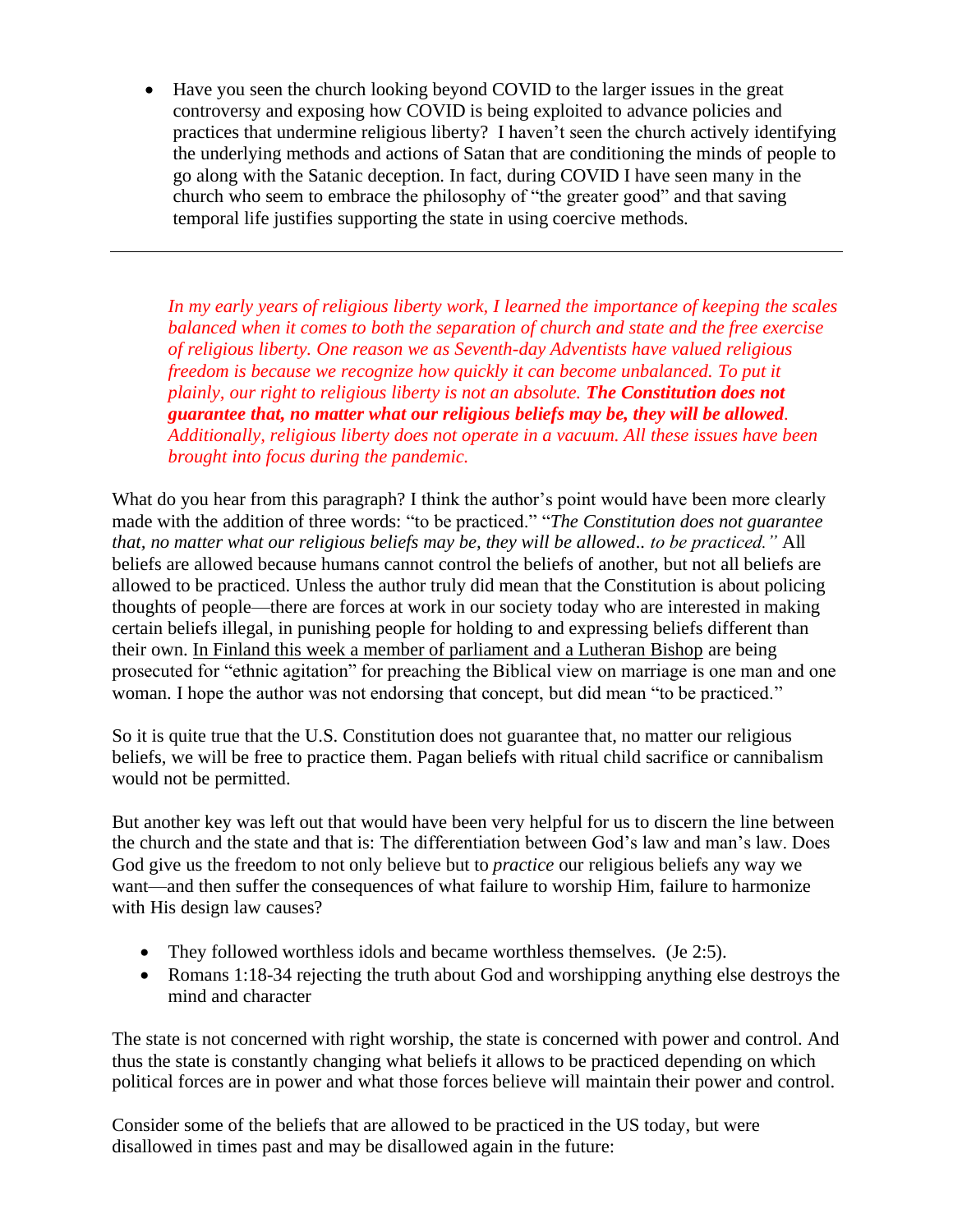- witchcraft
- various forms of Sunday laws that come and go
- Abortion
- homosexual marriage
- Polygamy
- transgender individuals have the legal rights of their new identified gender
- and this week I saw a news article where certain groups are advocating for the legalization of pedophilia

Understand that The Framers of the US constitution did not seek to restrain individual practice of religious belief, but to restrain the state and the institutional church from interfering in one's personal religious beliefs and practices. These Constitutional lines of authority were intended to create a legal framework within which the greatest advancement of the human condition could occur—because it was designed to provide the greatest liberty for the people.

But as John Adams, second President of the United States and co-author of the Declaration of Independence, wrote: "Our Constitution was made only for a moral and religious people. It is wholly inadequate to the government of any other."

This is because true freedom requires a certain level of maturity where we respect other individuals and don't act in ways that harm or injure them. Without self-control then order in society is only possible with coercive external control—just consider the level of supervision, oversight and enforcement needed to maintain order of a prison population. Heaven will be populated only by people with self-control.

In God's government we have absolute freedom to do any and everything we choose—but we **do not have absolute freedom from the consequences** of those choices, because those consequences are inherent, built into reality itself.

The church is not supposed to allow the state to define its standards for human behavior, including where the line on religious liberty is drawn; the church is supposed to stand for God's law, principles, practices and oppose the state whenever and wherever the state crosses the line and impinges upon the law of God—including in violating the consciences of people.

The Constitutional principle that we support is liberty—liberty of conscience, leaving people free to determine their own religious beliefs and practices, but restraining behavior that crosses the line of **actively injuring or harming other people**—such as human sacrifice, or parents beating children with rods to drive out demons etc. We do not restrain religious believes that actively harm the individual practitioner but not others, such as refusing blood transfusions—and we do not restrain or mandate people violate their consciences based on potential threats or theoretical benefits.

When it comes to the COVID question it is quite simple, the church had the responsibility to oppose any action of the state that coerces consciences in the bodily integrity and selfdetermination of the individual. The states only has a right to restrain those who are an active danger to others, **not people who are a potential danger to others**. Thus, quarantining those who are sick is legitimate, quarantining the healthy is an abuse of power and illegitimate. Further, forcing people to take medical treatments they don't want is also a violation of liberty, and the righteous approach would have been to say—and it is so simple—if you get symptomatic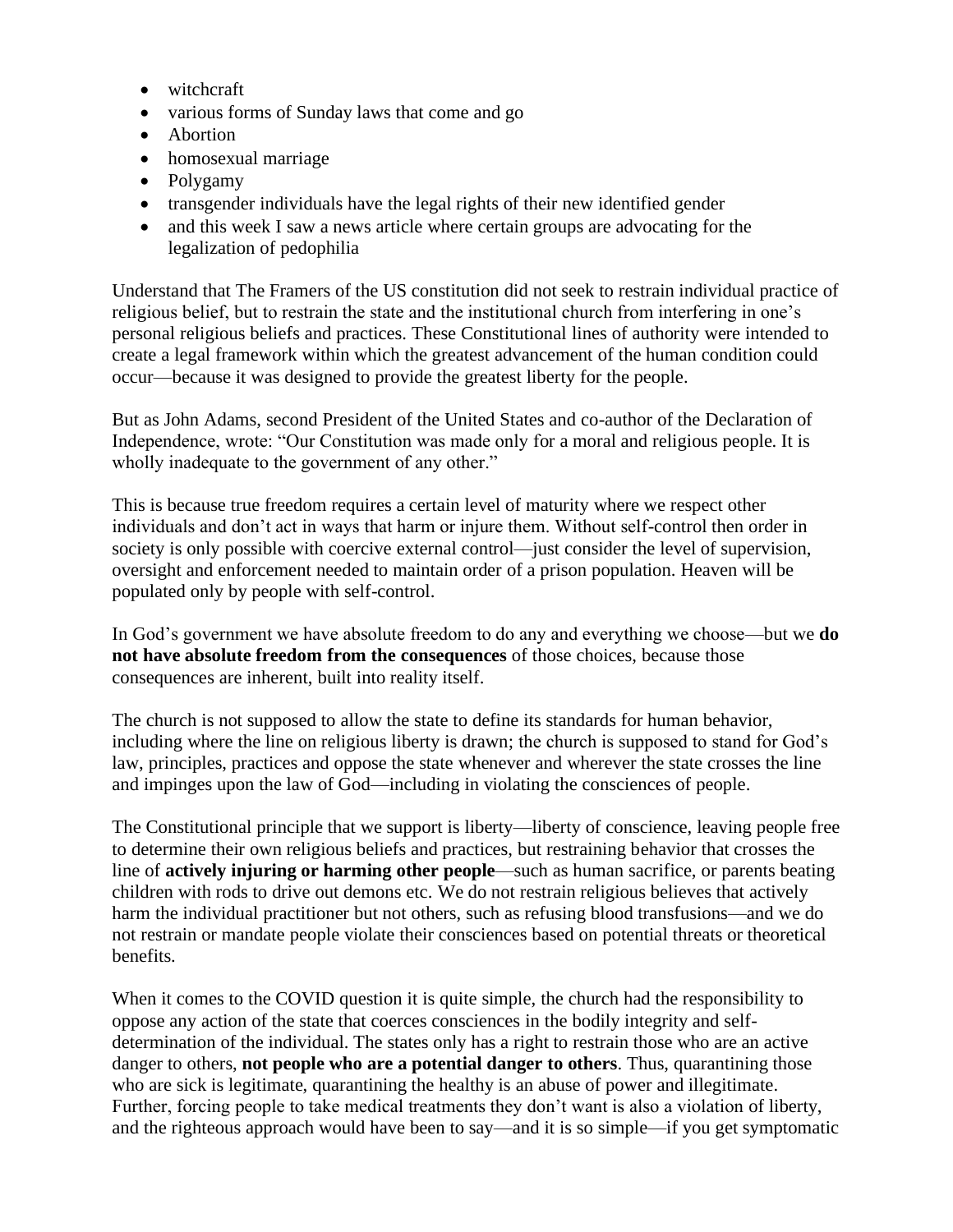you must quarantine for the appropriate time, period, getting the jab is irrelevant because it doesn't prevent infection.

*A perfect example of the limits to religious liberty can be found in what happened last year with church closings in several states and cities. We experienced a changing attitude by the courts as the pandemic rolled through month after month, and judicial review garnered different decisions — even within the same courts — as time went by. The question remains: Can your church be closed down by the government? The answer still is not a definitive "No," even though multiple churches won hard fought lawsuits, and some state legislatures have even passed laws in this last term prohibiting church closures.*

To clarify what the state can legally do: The state can legally close **a building** for an immediate threat—i.e. gas leak with risk of the building exploding, fire in the building etc. But the state cannot stop the group from meeting somewhere else on that same day.

COVID has never been an immediate threat, it is a potential threat. But even if it was an immediate threat the state had no legal authority to prohibit religious assembly and that is what states did, stopped religious congregations from meeting anywhere—and the church had a responsibility to oppose this.

But those same constitutional protections go far beyond closing buildings, they include the personal practice of one's faith. Participating in communion, being visited by clergy when sick, laying on of hands ceremony, anointings, deciding what one puts into their bodies etc.

The article notes that some churches filed lawsuits against the closings and won in court. Does anyone know if any SDA church, conference or institution anywhere filed lawsuits to keep their churches open? I am unaware of this happening anywhere. I know other denominational churches did, but does anyone know if the SDA church did? I would be so encouraged to find that they did. And **if it is true that the SDA church did NOT that should raise alarm bells for SDAs**—Ask yourself, **what just happened?**

Think about it, the SDA church has an entire religious liberty department; it takes up an annual special offering to fund religious liberty activities. It has a religious liberty journal, it constantly warns against state encroachment of religious liberty—yet **when the single greatest state intrusion into the free practice of religion just occurred, the church missed it**, didn't do anything, didn't stand up and oppose it, didn't file in court, didn't even write letters of protest, and in fact, much of the church leadership supported the violations of religious liberty. Let those who have eyes to see, see what just happened!

I can tell you if Come and Reason Ministries had a religious liberty department, funded by millions of dollars of annual donations we absolutely would have had lawyers filing lawsuits all over the place. We would have been opposing these unconstitutional mandates. So, SDAs everywhere should wake up and ask—how did our organized church, our paid leaders, our seminary trained theologians miss this? And what does this suggest about the future and whether we should trust the institution with our decisions?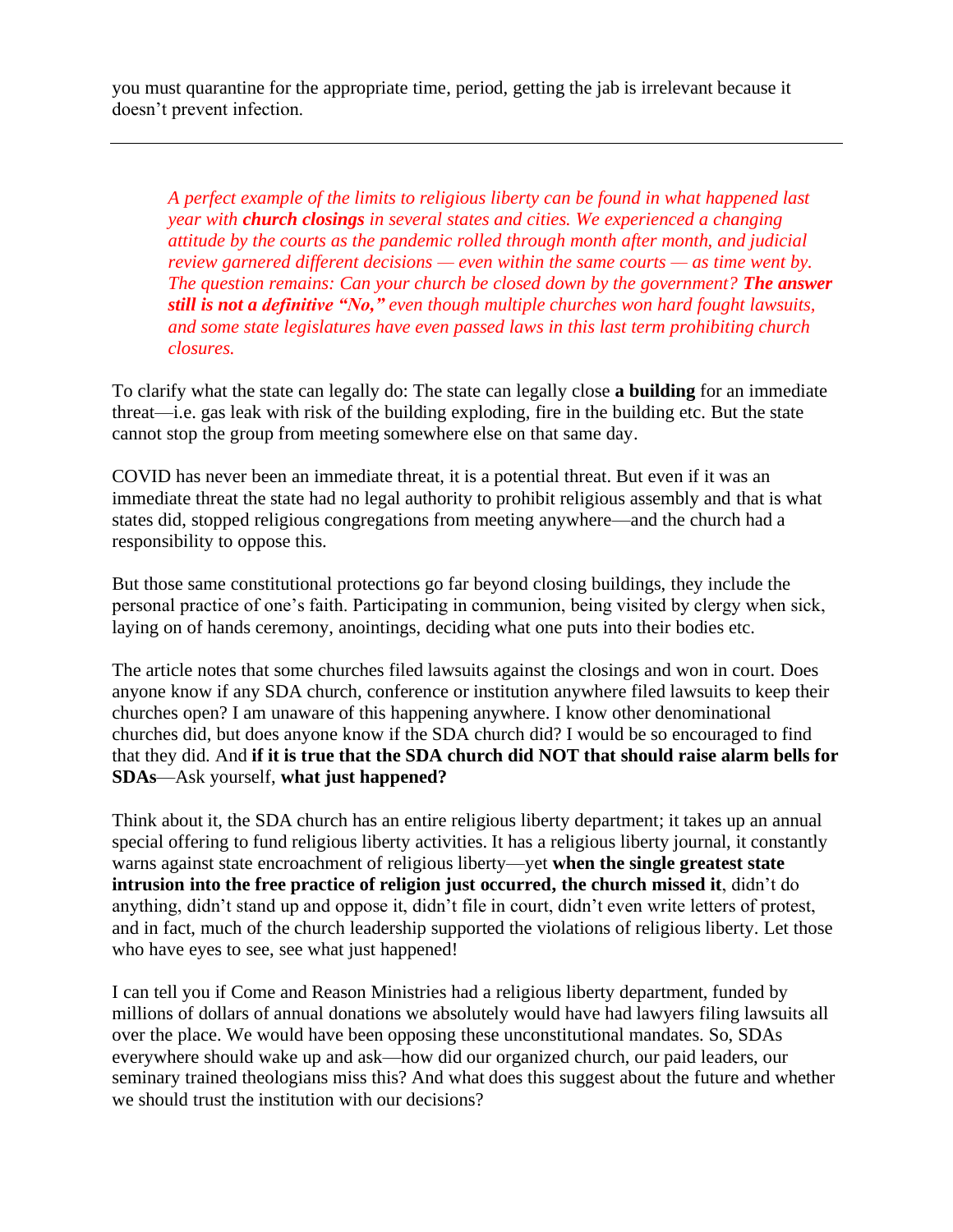What would have been the correct policy for the government in dealing with COVID and worship attendance that the church could support?

- To educate people on the known risks and leave people free to decide for themselves whether to stay at home or not
- What about other types of interference with worship—such as no communion services, no foot washing services, etc. because people are mandated to stay 6 feet apart? The state has no legal right to interfere and should have actively sought to make accommodations for this to occur wherever citizens want to engage in these activities.
- What about the state requiring people to dress in certain ways while at worship—like wearing a mask? Again, the state has no right to mandate such actions as part of worship. Individuals who don't want to be put at risk can voluntarily stay at home or voluntarily wear a mask if they believe the mask will help.

*More was on the horizon. Transitioning from church closings to mandated vaccinations*  has meant the religious liberty department has been handed a double workload. While *attention of late has been focused on the federal mandates, in truth, the first mandates issued came from employers themselves, especially medical facilities and universities not the government.*

It is true that employers were the first to make mandates, but what is the point they are making? Are they suggesting that because employers were the first to make such mandates that it wasn't a religious liberty issue? That because the state didn't mandate it then it is outside the bounds of the constitution? What about employers who have required Sabbath work for non-essential activity—hasn't the church gone to bat for people who want Sabbath off even though the requirement to work comes from an employer and not the state?

And were the employers making these vaccine and mask mandates completely free of government influence? Weren't the governmental agencies recommending such actions? Wasn't there governmental financial incentives to such actions? For instance, if a government agency like the CDC recommends mask wearing or injections and an employer doesn't mandate it for their employees does the employer open themselves up for liability, to be sued, if someone were to contract the illness on their property? So, is it completely true that the government had no role in the employer led mandates?

Is what a person puts into their body a religious liberty issue? What do you think the church policy would be if an employer suddenly required their employees either eat pork or drink alcohol? Let's say it is at the annual Employer sponsored and required team-building activity and alcohol is served and all employs are required to participate in a toast—any who refuse will be terminated. What would the church's position be on this?

Would the church take the position that it is a religious liberty issue for a member to refuse the small sip of alcohol? Would they write a letter of support? Can one make a case from the Bible that the Bible forbids all alcohol for all people and any consumption is a sin?

How about if it wasn't a sip of champagne but a liquid medicine prescribed for an illness that contained alcohol and the person objected on religious grounds, what do you think the church would do?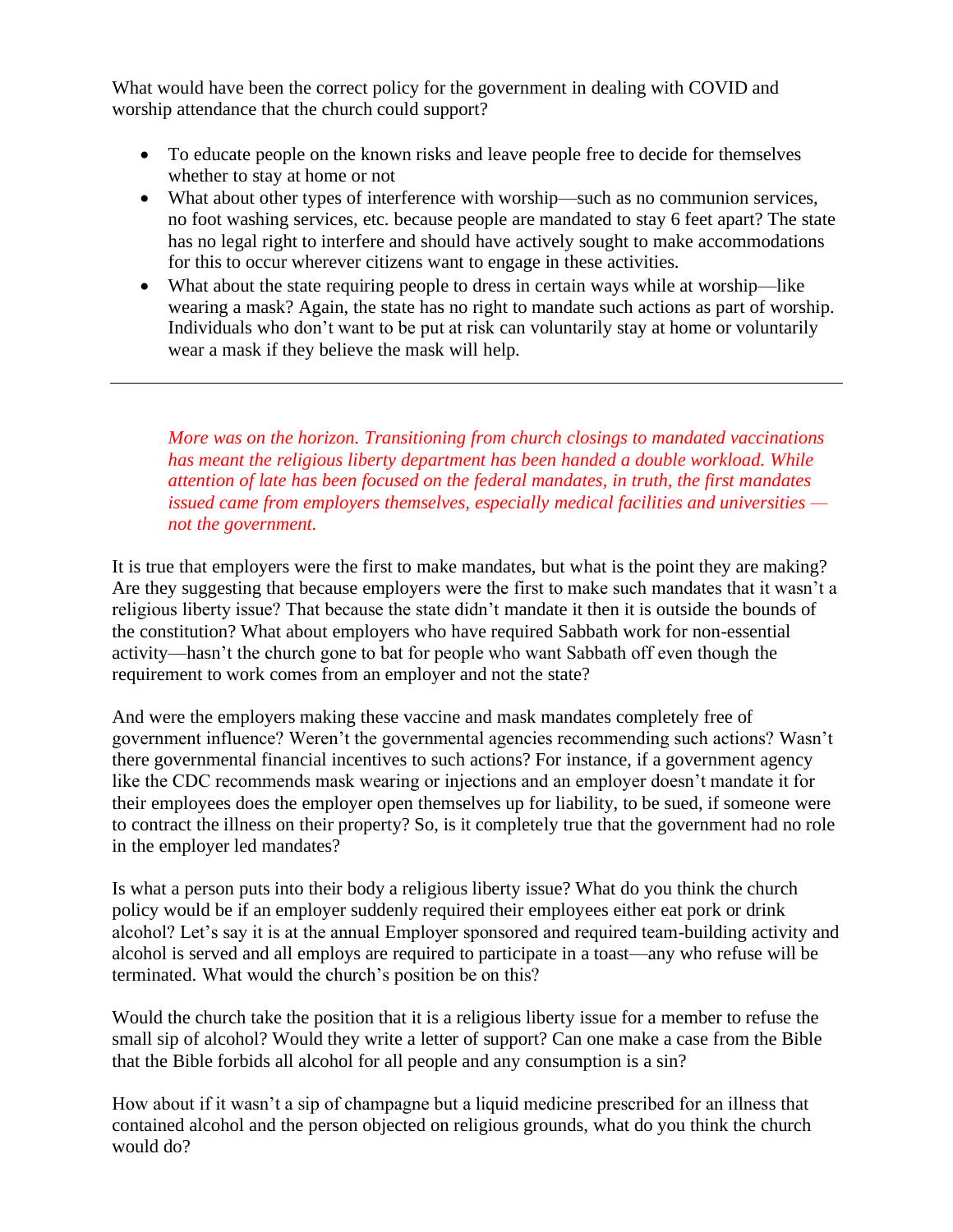What is a greater violation of one's autonomy, and a greater potential threat to their health, and potential greater injury to their spirit temple, a sip of champagne, or being injected with an experimental RNA based biological agent with no long-term safety data that the government claims is completely safe?

What members want from their church is consistency in applying the principles of God. I think members would have been very pleased for the church to take a positive stand in support for any member who was convicted not to take the mandated injections. A simple letter from the church supporting their religious objection would have been well received.

*Many have asked whether companies have the right to make employees get vaccinated. The Equal Employment Opportunity Commission has stated that employers have the responsibility to keep the workplace and employees in the workplace safe. So, how do we balance our personal freedom and/or religious freedoms when juxtaposed against a workplace requirement? We continue to encourage members to seek the help of the religious liberty department when faced with these challenges.*

How would you answer this question of how do we balance these issues?

My concern with the article's answer is that it doesn't articulate the position of the church, but the position of the state. Their answer reveals an imbedded misunderstanding of the COVID situation. By citing the responsibilities of the EEOC to keep the work-place safe as an answer to the question about whether employers can mandate employees to get the "vaccinated," the author inadvertently endorses the idea that the mandated injection is a vaccine and it actually works to keep the workplace safe. But this is medically, scientifically, and factually false—and everyone knows it. These injections do not prevent infection, spread, or reinfection, so requiring people to get them in order to keep the workplace safe is a fraudulent argument.

It would have been more accurate to answer with something like this:

- There is no legal basis for employers to mandate employees participate in medical experimentation. The so-called COVID vaccines are experimental, with no long-term safety data, and do not provide sterilizing immunity. They do not prevent infection, reinfection or spread. Thus, they are not capable of meeting the EEOC mandate of creating a safe workspace because they cannot reduce transmission or spread of the virus in question. In fact, those most likely to spread it to others are the vaccinated, not the unvaccinated, in reality vaccinating the workforce with these injections makes the workplace less safe. So as a matter of medical and legal fact there is no justification for the employer to mandate these injections.
- But a second point, even if there was an approved vaccine with long term safety data there still may be legitimate religious liberty issues that warrant refusal and for which the employer may not mandate vaccinations—such as an employee not wanting to take products produced by fetal tissue etc.
- The principle is this. **Those who want to violate the autonomy of another person, to force some action upon others HAVE THE BURDEN to prove that 1) failure to take the action is harmful to OTHERS and 2) the action being mandated is effective in reducing that harm without causing greater harm**. In both cases, those who advocate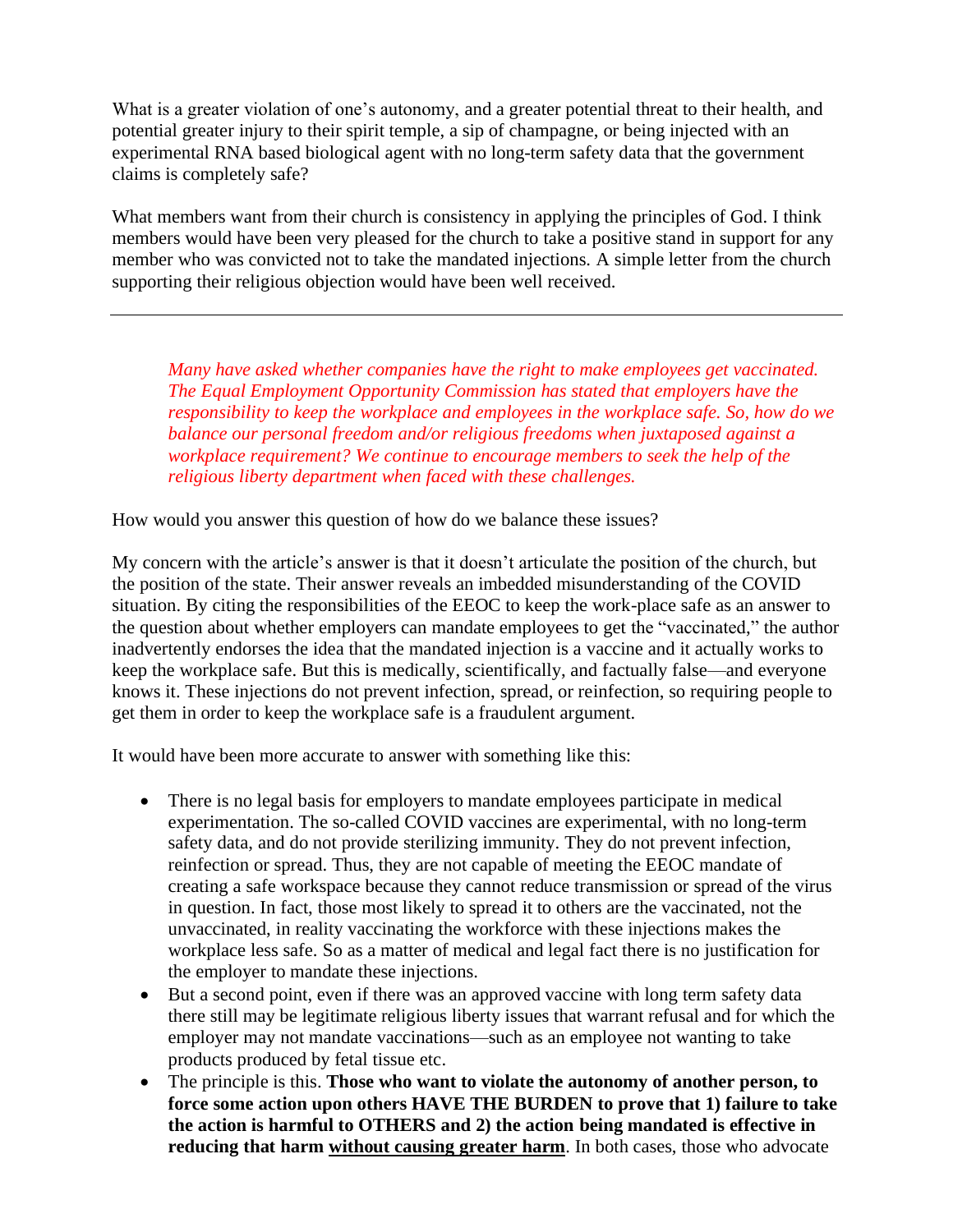for the mandates have failed to make their case. In fact, the mandates have caused more harm and more deaths than the mandates have prevented.

Here is an example of a godly, or righteous use of power to limit the autonomy of another person: quarantining an actively symptomatic, sick, and identifiably contagious person. But it is a violation of God's methods and principles to quarantine (restrict the liberty) of a healthy person.

So this is not a difficult line to draw—yet the church seems to get confused why?

- Are they too indoctrinated in the imposed law worldview that it is hard to see the difference between rule-enforcement and God's principles for life and health?
- Is it because there isn't a Bible statute that says "thou shall not allow experimental injections into thy body"?
- Is it because the church's institutions—hospitals and schools are so deeply dependent upon government funding that they are afraid to oppose the mandates for fear of losing funding?
- Is it because much of the leadership have believed the lies from the government about COVID being a threat and the mandates being helpful?

*Mandated vaccinations are nothing new. If you are a parent who has ever enrolled your child in public school or Church school, you had to present proof of vaccination to the school before your child could be accepted in the system. Yes, this mandate includes Seventh-day Adventist school systems.*

What is the problem with this paragraph? It conflates two issues and perpetuates a falsehood. It is true that mandated vaccines are not new. However:

- historic mandated vaccines are sterilizing vaccines that provide immunity to the disease—these COVID injections do not provide immunity, prevent spread, or reinfection, and were never designed to do so. This was known from the very beginning, but we were lied to and told repeatedly that if we got enough people "vaccinated" that we would stop the pandemic, we would get herd immunity. We all now know this is not true. Sadly, this article's answer perpetuates the misconception that these mandated injections are similar to historic vaccines, they are not.
- historic mandated vaccines have long well-documented history of development, trials (including animal trials), with proven long-term safety data and known risks and complications—these COVID injections have no long-term safety data, no animal trials, and were rolled out as experimental injections under an EUA
	- o Evidence is now emerging that the studies done to get the EUA were done haphazardly, willfully and knowingly fraudulently and violated many of the required standards of the FDA. Read the [introduction to a lawsuit](https://cdn.locals.com/documents/47656/47656_e41yu6vd2x117dq.pdf) just filed in Texas outlining these alleged abuses.
- Historic mandated vaccines protect from a disease that has high mortality (COVID has very low mortality)
	- o Initial fears of COVID mortality were purposely overblown and fraudulent— 3.4% mortality. The 3.4% mortality was the initial reported deaths of those who were sick enough to **require** hospitalization, not the total number of people infected in the community, only those sick enough to be hospitalized which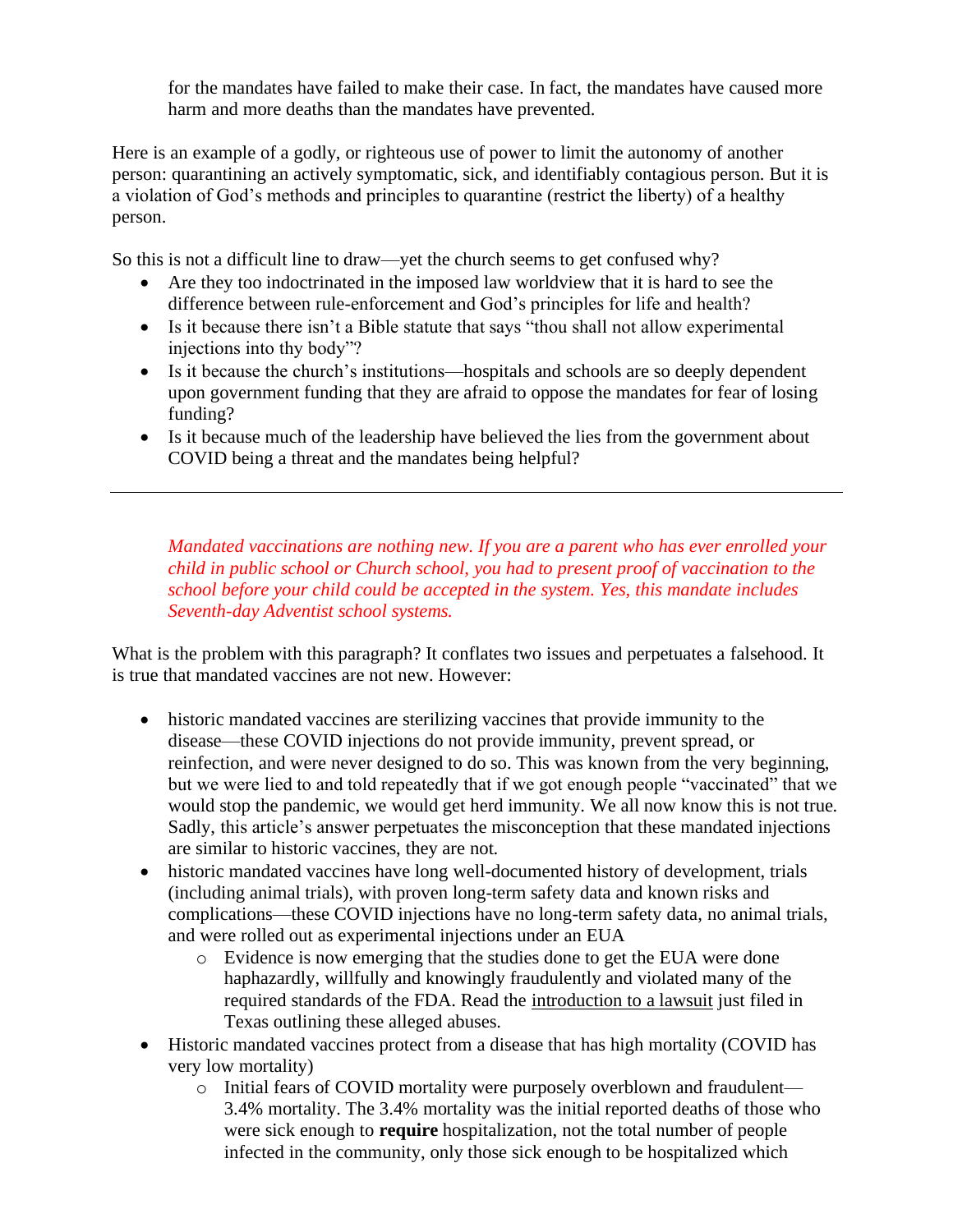means that 96.6% of the sickest of the sick survived—from the very first data! And this was known from the beginning!

- o But the CDC, WHO, NIH and others took those numbers, and purposely applied them across the population and created an intentional fraudulent claims that up to 3-4% of the general population could die. **This was never true and it was a known lie at the time and it has been proven to be a lie—but the lie did its** intended work to frighten and terrorize the world. The mortality rate for the general population is less than 0.1 percent and for people under age 20 is statistically zero percent.
- the manufacturers of the historic vaccines have liability for injury those vaccines cause this is not true for COVID. The current mandates force individuals to bear 100% of the risk with infinitesimally small likelihood of benefit. The absolute risk reduction of the Pfizer injection is 0.84%. The risk of harm is still unknown.

The church is supposed to stand up for truth—thus the church, especially a church organization with a world leading health care system, should have been on the frontlines speaking the truth that these things are not vaccines, they are injectable therapeutics that are, at the very best, supposed to reduced disease severity and decrease hospitalizations and deaths—and then ask how effective, who is at risk?

- The church would then embrace truth and communicate clearly that children have zero risk of hospitalization and death from COVID and therefore have no need of this therapeutic injection. To inject children provides ZERO benefit and only adds risk. And given that children have zero risk from this illness, they have no need for masks, school closures or the other mandates that have been perpetrated upon them. Understand this clearly, **our nation has just committed the largest, broadest, most pervasive systemic episode of child abuse in history**. Millions of children have been affirmatively harmed by these actions—delayed or impaired language skills, developmentally delayed, lowered IQs, nutritionally compromised, social skills undermined, increased anxiety and mental health problems, not to mention any physical harm from injecting them with a medicine that provides no benefit to them. I am not the only one who understands it this way [https://aflds.org/news/post/psychiatrist-bans-child-masking-and-all-forms-of-child-abuse](https://aflds.org/news/post/psychiatrist-bans-child-masking-and-all-forms-of-child-abuse-in-his-practice/)[in-his-practice/](https://aflds.org/news/post/psychiatrist-bans-child-masking-and-all-forms-of-child-abuse-in-his-practice/)
- What would you say if parents stabbed their children with a sewing needle on purpose? Would you consider that abuse—why? Because it offers no benefit, it only injures. Consider, inoculating a child against a disease that they have zero risk from—thus the substance can provide no benefit but adds unknown potential harm for the rest of their lives in addition to the immediate pain of being jabbed.
- Further, children almost never spread COVID to adults, so there is no need to inject kids to protect adults. But even if that wasn't the case—what is the Biblical principle sacrifice others to protect self or sacrifice self to protect others? So, if you know your children or grandchildren are at zero risk from this disease, but you have a small, less than a 1%, chance of dying from it, and there is an injection you could give your grandchildren that puts them at risk of cardiac death, or lifelong autoimmune problems or many other health problems (recent data from healthy US Military population that were forcibly injected with the vaccines found that miscarriages rose by 300% and female infertility increased by 470%), but doing so could reduce your risk of contracting this disease—what would you do? What is the Christian approach to mandating all children get this? It is not only a violation of God's law it is child abuse to force these on children.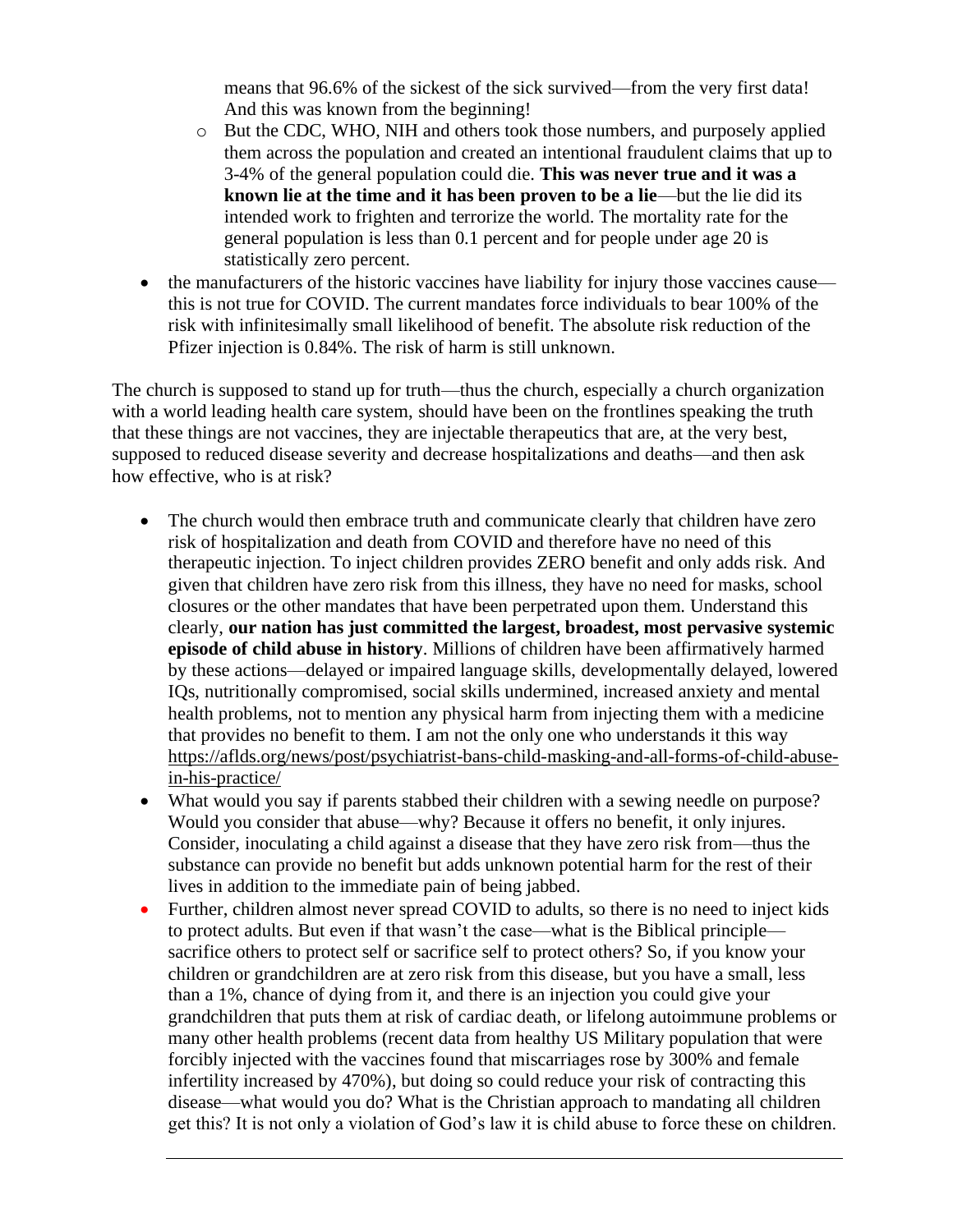*Pandemic issues such as these are creating challenges for religious liberty. Clearly, partisan fighting has now become one of the biggest threats to religious liberty in the last 30 years. Partisan bickering and discord have changed the landscape of religious liberty in America today. But, it has also changed the landscape in many of our churches. We have gone from a group of believers who felt you should not become engaged in secular politics within the church, to a people who gift wrap our political stance so it looks nice when we bring it to Sabbath School.*

Throughout human history, from a biblical worldview, there have always been three groups of people—those securely on God's side and who cannot be shaken out of their faith (Job, Daniel and his friends, etc.), those hardened on Satan's side—those who cannot be reached with truth (antediluvians, Sodomites, Pharaoh etc.), and those in the middle who are not sealed to God and not yet hardened beyond reach. Before Christ returns this middle group goes away as every person settles into either the sealed of God or the hardened beyond redemption.

What we are seeing in the world—is NOT politics as usual where local, regional, or national politicians fight for political power. No, this is a global event which has impacted essentially every single human being on the planet. It is a worldwide spiritual event that is requiring people to make a choice in what methods they apply to their own character in how they treat others. People are deciding over this issue what methods they value and practice and thus are moving into one of the two camps that are polar opposites, that are cosmic enemies. And those two camps are:

• Truth, love, freedom versus lies, fear-driven selfishness, and coercion

It is God's government and methods warring against Satan's government and methods, and people are deciding which law they will apply to their own hearts and the shaking is happening, and the church, the nation, and the world is dividing. God permits these events to occur to wake people up and to get people to open their eyes, to see, and to choose.

Thus far in this COVID crisis the forces promoting the vaccine mandates are utilizing all of Satan's powers and methods—lies, accusation, intimidation, coercion, compelling power, imposed laws, restrictions of liberty, economic pressures, censuring evidence and seeking to silence those voices that expose their lies.

Those who advocate for freedom are not using these methods, but they will soon be tempted to do so—to take control of the power of the state and harm those who were harming them. It is part of Satan's end-time deception.

I have a new blog coming out this Thursday entitle Prepare The King of the North is Coming, in which I describe how Satan uses these two opposing forces to seduce and deceive the people of God.

God's people are not in either of Satan's political sides, God's people are in the camp of truth, love, and liberty and will not use the powers of the state to coerce the consciences of other people.

But just some data to support our position and enlighten on where the church should draw the line on the COVID question.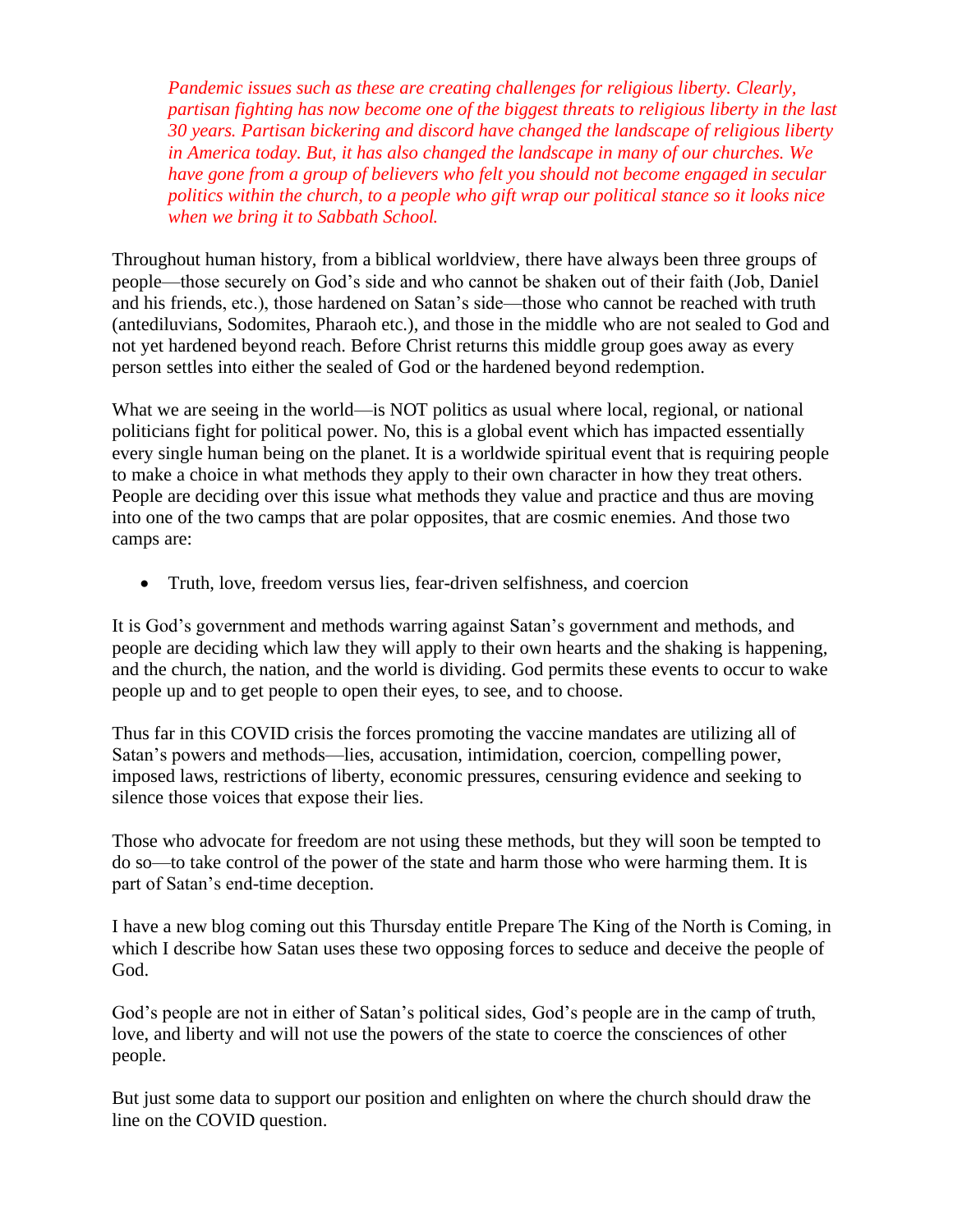- A common principle that the SDA health reformers have applied over and over again is that the cure cannot be worse than the disease, the intervention cannot cause more injury than the illness itself. Unfortunately, this principle has not been applied to the governmental mandates to the COVID problem.
- More people have been injured and more people have died from the various governmental mandates than have been saved by the various mandates
	- o John Hopkins study found that the government shutdowns and restrictions on normal human behavior saved at best 0.2% of deaths from COVID—which works out, if you accept the grossly inflated number of reported COVID deaths of 800,000, to about 1600 people, if we say 1,000,000 died from COVID then 2000 people were prevented of dying from COVID by the mandates
	- o But the cost of preventing 1,600-2,000 COVID deaths was by actively causing hundreds of thousands to die from other causes, and that number will be increasing as time unfolds
		- Cancer deaths increased because people didn't get their chemo
		- new cancer deaths because people didn't get their screening
		- increased heart attacks and strokes because people didn't receive routine medical care and didn't go to ER when symptomatic for fear of COVID
		- Increased teen suicides
		- increased overdose deaths
		- increased domestic violence and child abuse, causing increases in mental and physical health problems and early deaths—and this cascades down 3- 4 generations
		- hundreds of thousands of people pushed into poverty and poverty increases early mortality for a variety of reasons and cascades down the generations
		- And all of these increased deaths, that markedly outweigh the lives saved from COVID, doesn't even factor in the deaths caused by the injections and the CDC treatment protocols that obstructed early treatment and promote algorithms that increase death

The church should have stood up for openness, truth, and freedom. The church should have filed in court to oppose all mandates including on healthcare workers.

What has happened is that there is a real virus, no more serious that typical seasonal flu (less) serious for children), but through propaganda people have been convinced to believe it is a global life ending threat. Having accepted this lie, millions have actively taken actions like mask mandates, business shut downs, church shut downs, school closings, injected into themselves experimental substances and mandated others do so as well. It is very important to those who have taken these actions to believe they have helped, and it is more important for them to believe that their actions didn't harm, so they resist the truth and evidence exposing they have been duped, that this virus was never virulent, and the interventions killed multiple times more people than those interventions saved.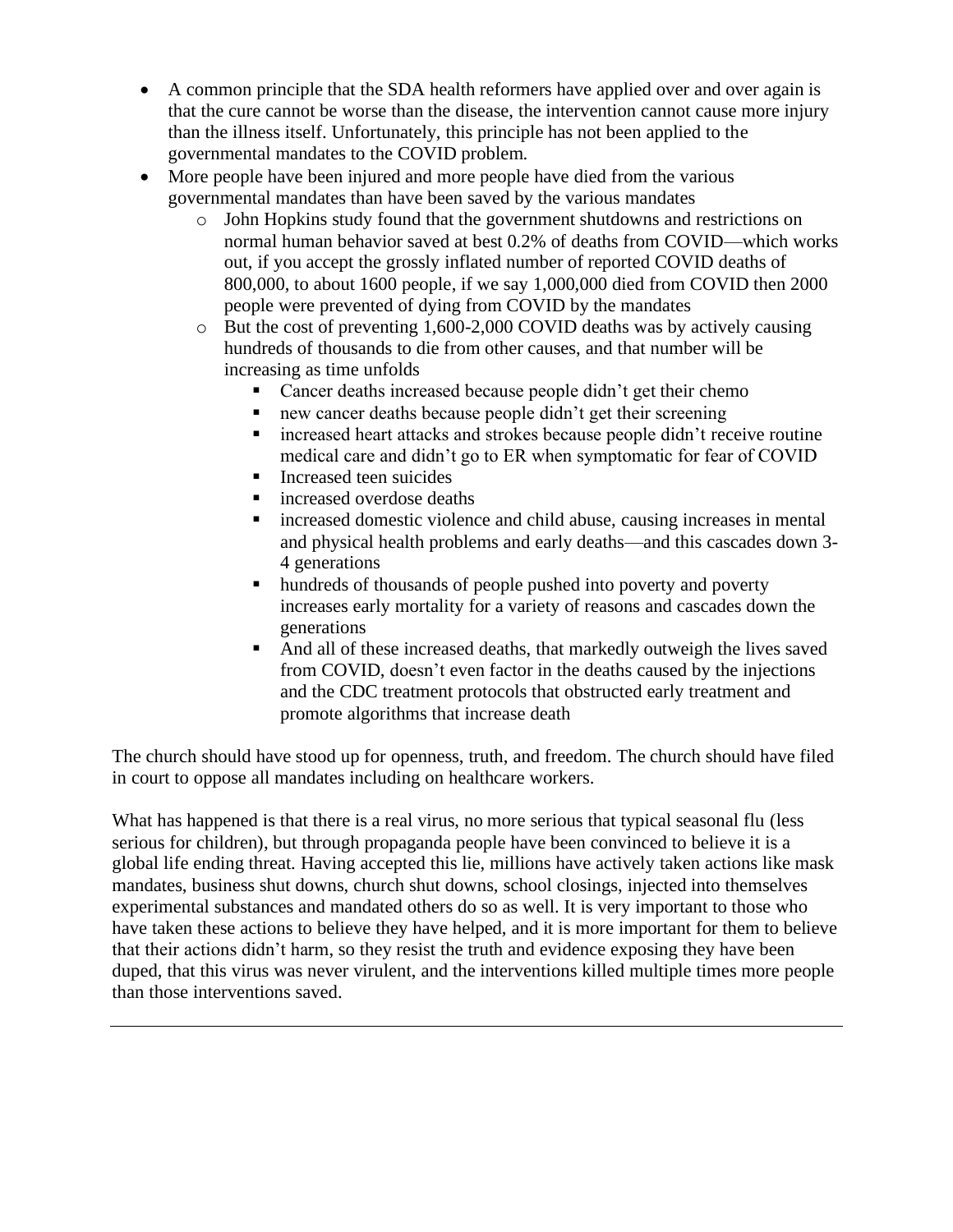*The delicate balance of religious liberty I mentioned earlier is both intricate and necessary to American life. True religious liberty means that everyone may have a different understanding of religious beliefs, but, in a diverse society, one belief does not take precedence over others. In the religious liberty department at the Southern Union, we believe that Americans can hold opposing beliefs, and society should not fall because of the differences. Yet, another truth about religious liberty in America is that <i>churches actually have the right to discriminate against differing religious beliefs. Both these examples give proof to how difficult it is to keep religious liberty in balance.*

The biblical principle of freedom of religion or belief is that "every person should be fully persuaded in their own mind" (Romans 14:5). We present the truth but leave people free to accept or reject it.

Yet, while it is true that people are free to believe whatever they want, it is not true that all beliefs are equally healthy. Many beliefs are positively harmful and violate God's design laws for life.

God's kingdom is the kingdom of reality, of design law, and only believing and living the truth results in healthiest outcomes. Thus healthy beliefs and practices **do take a** *reality-based* **precedence over unhealthy or false beliefs**. Those who believe that their bodies are the temple of the Holy Spirit and live a healthy lifestyle experience a better reality-based outcome than those who party, eat primarily junk food diet, smoke, don't exercise, hold to wrongs, remain bitter, refuse to forgive etc.

Likewise, those who have refused these injections and have recovered from COVID are healthier than those who have taken the injections. The only possible exception to this are people over the age of 70 or those with severe health problems already. Why? Because they are the only ones at significant risk of dying from COVID to start with, and their lifespan is so short that they will not live long enough to experience the multiple long-term problems these injection cause, so they are the only ones in whom the very slight benefit may outweigh the risk.

*One of the ways we keep that balance is to defend the rights of those who believe differently from us. It is why the union conference religious liberty departments across the North American Division have assisted church members who claimed personal religious belief in asking for a religious accommodation against the mandated vaccinations. The Adventist Church does not teach a need to refuse the vaccine, but the religious liberty department believes you have the right to hold a personal religious belief separate from an official Church stance. And, if your belief can be vetted as true, you should be accommodated in the workplace — unless doing so creates an undue hardship, just as in Sabbath work accommodation. Defending differing religious beliefs is one of the best ways to defend religious liberty for all. But, when society starts to believe that there should be only one common belief to defend, there will be trouble ahead.*

What did you hear from this paragraph? Have you heard of the Adventist church actively supporting and providing letters to help their members with personal religious beliefs not to get the jab? We have received numerous letters from church members who were told that their pastors and conference officials refused to write letters of support for their refusal. I haven't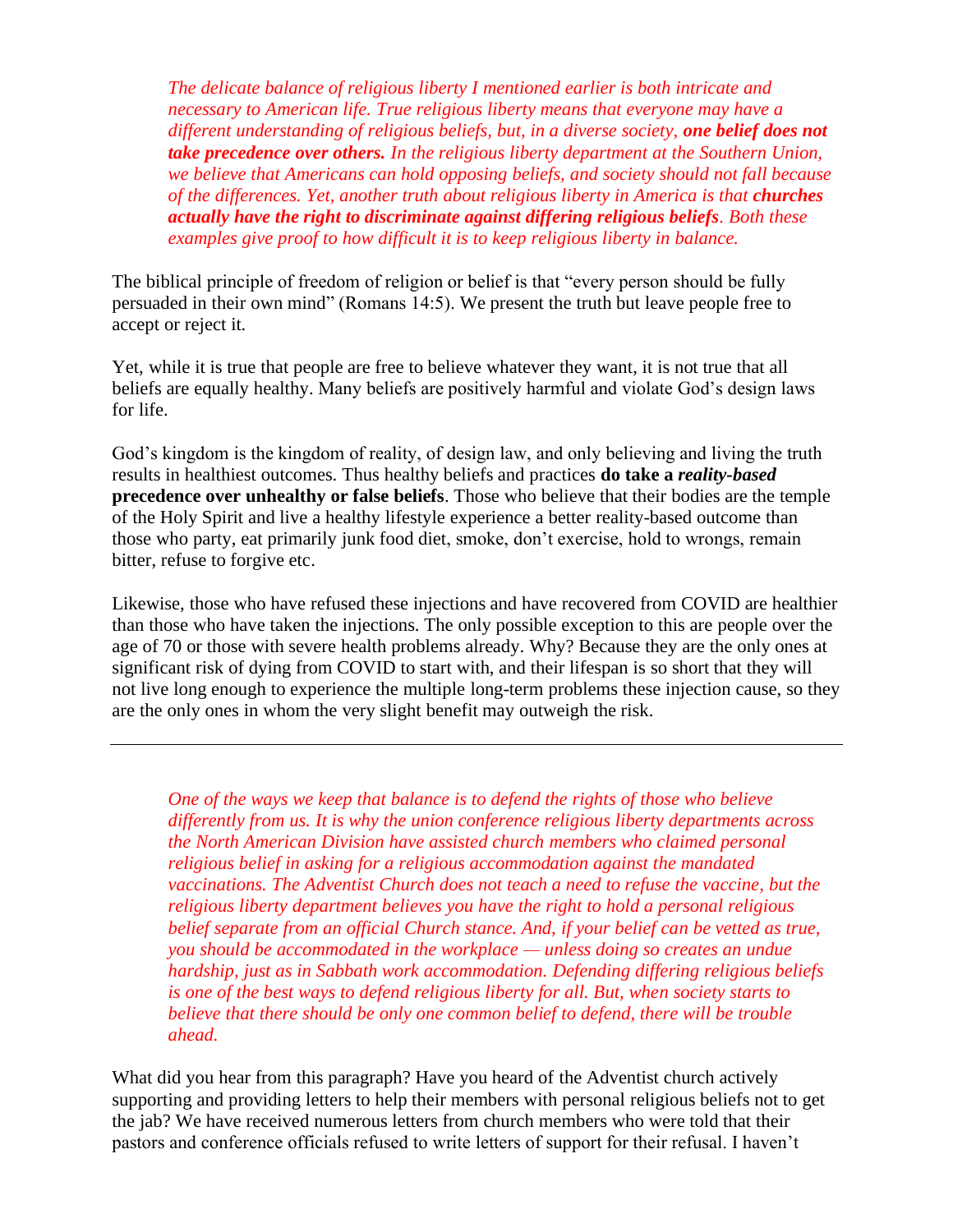heard of cases where the church has stepped in and supported their refusal. I hope that they have, does anyone know of any cases where the church has stepped up and written letters of support for individuals refusing the mandated injections?

What I hear is that this paragraph is rationale that is designed to make the members who read it feel good about the church—the church supports us Yeah! But at the same time the church doesn't actually step up and officially take a stance for liberty of conscience on this issue because "the church does not teach a need to refuse the vaccine."

So it is saying while the church supports your moral right to have your own private belief, the church will not support you when you get fired from your job for your belief by writing you a letter to support your refusal, because the church doesn't support vaccine refusal.

But this position is based on multiple misconceptions—one that these injections are vaccines the protect. and two, that the church needs to teach vaccine refusal in order to support members who don't want it. No, the church needs merely to affirmatively teach **opposition to mandates of conscience**, **especially when it comes to the individual spirit temple, bodily autonomy and forced medical experimentation**.

So, the church could support vaccines while writing letters of support that state something like:

"The SDA church teaches that the body is the temple of the Holy Spirit and each person in to present their body to God as a living sacrifice and honor God with their entire being. This means that each person must decide in their individual circumstance what medical treatments are best for them to take. So the SDA church positively affirms their liberty to refuse any medical treatment they are convinced in their conscience is not what God would have them do with their body."

*Another threat also looms. The landscape is changing in how — and from whom — we defend the Establishment Clause, the portion of the First Amendment that gives birth to an understanding that church and state will be separate. As Christians feel they are losing ground in what they have always considered "Christian America," the driving force for many politicians going forward will be to cater to those who believe America should be a Christian nation. Many Adventists also feel this diminishing of Christianity within our nation, but are concerned as we hear statements such as Michael Flynn made in a November 2021 speech: "If we are going to have one nation under God, which we must, we have to have one religion." This rhetoric has become common and so dangerous to religious freedom. Adventists know, in light of our understanding of prophecy, that the more times people hear an idea such as this, the more likely they are to believe it and demand it. This is sobering.*

Yes, this is the rise of the king of the north power, religious imperialism in response to the king of the south, godless liberalism. And the author is absolutely correct to warn against joining these forces. God's people are not in either camp.